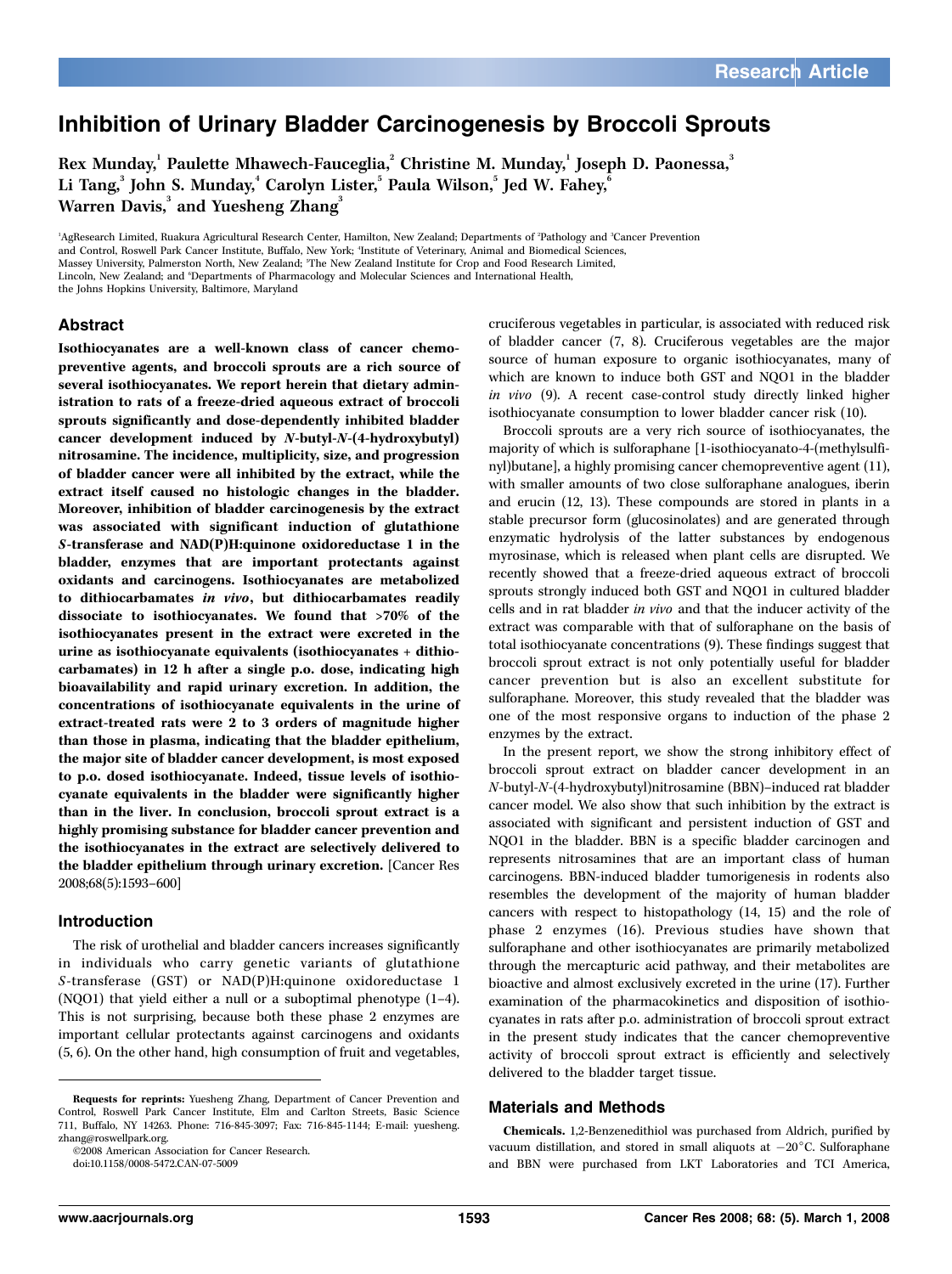respectively. N-acetylcysteine conjugate of sulforaphane was synthesized as previously described (18). Lyophilized broccoli sprout extract was prepared from 3-day-old broccoli sprouts, analyzed for isothiocyanate content, and stored at  $-70^{\circ}$ C before use as previously described (13). Each gram of extract contained 140  $\mu$ mol isothiocyanates, of which 70%, 25%, and 5% were sulforaphane, iberin, and erucin, respectively, with no glucosinolate remaining.

Animals. Female Sprague-Dawley rats were used in animal experiments. The animals were bred and housed at the Ruakura Agricultural Research Center (Hamilton, New Zealand). The animals were maintained in solid bottom cages, containing bedding of softwood shavings, and allowed free access to food and water. The temperature of the animal room was maintained at  $21^{\circ}$ C to  $23^{\circ}$ C with a 12-h light/dark cycle. All experimental protocols were approved by the Institutional Animal Ethics Committee.

Assay of GST and NQO1 induction in the bladder in vivo. Rats (11–12 weeks of age) were randomly assigned to two groups of 11 rats and acclimatized to AIN-76A powder diet (Crop & Food Research Ltd.) for 2 weeks. In the 3rd week, rats in one group remained on the control diet, whereas those in the second group were switched to a diet supplemented with broccoli sprout extract to provide isothiocyanates at 160  $\mu$ mol/kg body weight/d (see next paragraphs for details of diet preparation). Five rats in each group were killed by carbon dioxide inhalation after 6 weeks and the remaining six rats in each group were killed after 12 weeks. Their bladders were promptly removed, washed in saline, and weighed. Each bladder was cut longitudinally into two portions. One half was preserved in 10% buffered formalin for histology, and the other half was frozen for determination of activities of NQO1 and GST as previously described (9). During the experiment, the rats were checked thrice each week for signs of ill health, and their body weights were recorded each week.

Bladder cancer prevention trial. Rats (11–12 weeks of age) were randomly assigned to five groups (groups 1–5; see Fig. 2A) and acclimatized to AIN-76A powder diet for 2 weeks. Rats then either remained on the same diet (groups 1 and 2) or were switched to diets supplemented with different amounts of broccoli sprout extract (groups 3–5). After a further 2 weeks, rats in groups 2, 3, and 4 received 0.05% BBN in their drinking water continuously for 8 weeks to induce bladder cancer, based on a published protocol (19). Administration of broccoli sprout extract continued for 2 weeks after cessation of BBN exposure, after which all rats were switched to control AIN-76A diet for 1 week and then to pelletized Teklad Global 2016 rodent diet (Harlan Teklad) for the remainder of the experimental period (pelletized AIN-76A diet was not available at the time). AIN-76A diet was used during treatment with broccoli sprout extract in view of its low content of antioxidants and inducers of phase 2 enzymes, but the subsequent switch to pelletized diet was designed to decrease the incidence of dental problems and to reduce wastage of diet. During the experiment, the rats were checked thrice each week for signs of ill health, and their body weights were recorded weekly.

During the period of broccoli sprout administration, the food consumption of the rats was measured thrice weekly. The amount of broccoli sprout extract to be incorporated into the diet was calculated on the basis of the food intake and body weights of the animals, to give isothiocyanate doses of 40 and 160 µmol/kg body weight/d. The concentration of the extract in the diet varied somewhat throughout the feeding period due to animal growth. For example, at the dose of 160  $\mu$ mol/kg/d, the concentration of the extract in the diet was  $\sim$  18 g/kg (1.8%) at the beginning of the experiment but was  $\sim$  23 g/kg (2.3%) at the end. The extract-containing diets were made up thrice per week to minimize degradation of the extract in the diet at room temperature. BBN solutions were also made up thrice per week and given to the rats in polycarbonate drinking bottles covered with aluminum foil to avoid photodegradation.

Thirty-six weeks after the start of the experiment, the rats were killed by carbon dioxide inhalation and their bladders were removed. Bladder weights were recorded, and, after opening, they were examined under a hand lens and macroscopic lesions were recorded. Tumors were graded as small (<0.1 cm in diameter), medium (0.1–0.3 cm in diameter), and large (>0.3 cm in diameter). After photographing, the bladders were preserved in formalin for subsequent histologic examination.

Histologic examination of bladder and bladder cancer. After gross examination, rat bladder tissues were fixed in formalin, cut, and embedded on edge in cassettes. Paraffin-embedded tissue blocks were cut at 3 µm and stained with H&E. The slides were examined on an Olympus microscope (Microscoptics), and tumor staging was recorded using the 2004 WHO classification (20). Tumors were classified as  $pT_a$  (noninvasive superficial tumors),  $pT_1$  (tumors invading the lamina propria), and  $pT_2$  (tumors invading the muscularis propria; Fig. 3A). When more than one tumor was present in a bladder, the diagnosis was given based on the most advanced tumor. The histologic diagnosis was performed twice by the same pathologist.

Measurement of isothiocyanate levels in plasma, urine, and tissue specimens. Seven groups of four rats (11–12 weeks of age) were given a single p.o. dose of broccoli sprout extract to provide an isothiocyanate dose of 160  $\mu$ mol/kg and were then immediately placed in metabolism cages, with food (Teklad Global 2016 rodent diet) and water available *ad libitum*. The extract was suspended in water and was administered by gavage in a volume (calculated on the basis of body weight) of  $\sim 0.5$  mL. Urine was collected from the rats at 1, 2, 3, 4, 8, 12, and/or 24 h after dosing (Fig. 4A). One group of rats was killed at each time point by carbon dioxide inhalation for immediate collection of blood using heparin as anticoagulant. Plasma was obtained from the blood by low-speed centrifugation. The eighth group of four rats was given 0.5 mL of water by gavage, placed in metabolism cages for 24-h urine collection, and killed at this time for blood collection. Both urine and plasma specimens were stored at  $-70^{\circ}$ C before use. In addition, bladder and liver were collected at the time of death from all rats, washed thoroughly in ice-cold PBS, and stored at  $-70^{\circ}$ C.

Total levels of isothiocyanate equivalents (isothiocyanates plus their metabolites) in bladder, liver, plasma, and urine were measured using the high-performance liquid chromatography–based cyclocondensation assay (reaction with 1,2-benzenedithiol; refs. 21, 22). Isothiocyanates are metabolized to dithiocarbamates in vivo, and the cyclocondensation assay detects both isothiocyanates and dithiocarbamates. Plasma and urine specimens were analyzed without further manipulation, whereas the bladders and livers were homogenized before analysis. In the latter case, each tissue specimen was homogenized in  $\sim$  3 volumes (for the liver) and 16 volumes (for the bladder) of ice-cold 10 mmol/L Tris-HCl (pH 7.4) with 0.25 mol/L sucrose using either a Polytron homogenizer or a glass tissue grinder, and the crude homogenates were analyzed. Briefly, each 1-mL reaction mixture in a 4-mL glass vial contained 0.25 mL of 100 mmol/L potassium phosphate buffer (pH 8.5), 0.5 mL of 10 mmol/L 1,2 benzenedithiol in acetonitrile, and up to 0.25 mL sample (adjusted with water). For urine samples, the phosphate buffer was replaced with 500 mmol/L sodium borate buffer (pH 9.25), to maintain the required pH of the reaction solution. The reaction mixture was incubated for 2 h at  $65\,^{\circ}\mathrm{C}$ and, after cooling to room temperature, was centrifuged at low speed to sediment insoluble materials. A 0.1-mL aliquot of the supernatant was analyzed by high-performance liquid chromatography for content of isothiocyanate equivalents. Control samples of bladder, liver, plasma, and urine were added to sulforaphane and N-acetylcysteine conjugate of sulforaphane standards to determine recovery of isothiocyanate equivalents. Full recovery of the standards was achieved in urine samples, whereas 85% to 95% of the standards were detected in other samples (detailed data not shown). Concentrations of isothiocyanate equivalents measured in samples were adjusted accordingly.

Statistical analysis. Statistical significance was tested by ANOVA, followed by the Student-Newman-Keuls multiple comparisons test, using Instat software (GraphPad).

## **Results**

Induction of GST and NQO1 in rat bladder by broccoli sprout extract. We recently showed that dietary supplementation of freeze-dried aqueous broccoli sprout extract, at a level that provided isothiocyanate at 160 µmol/kg body weight/d, elevated the activities of GST and NQO1 1.3- and 2.5-fold in the bladders of female Sprague-Dawley rats after 2 weeks of feeding (9). Such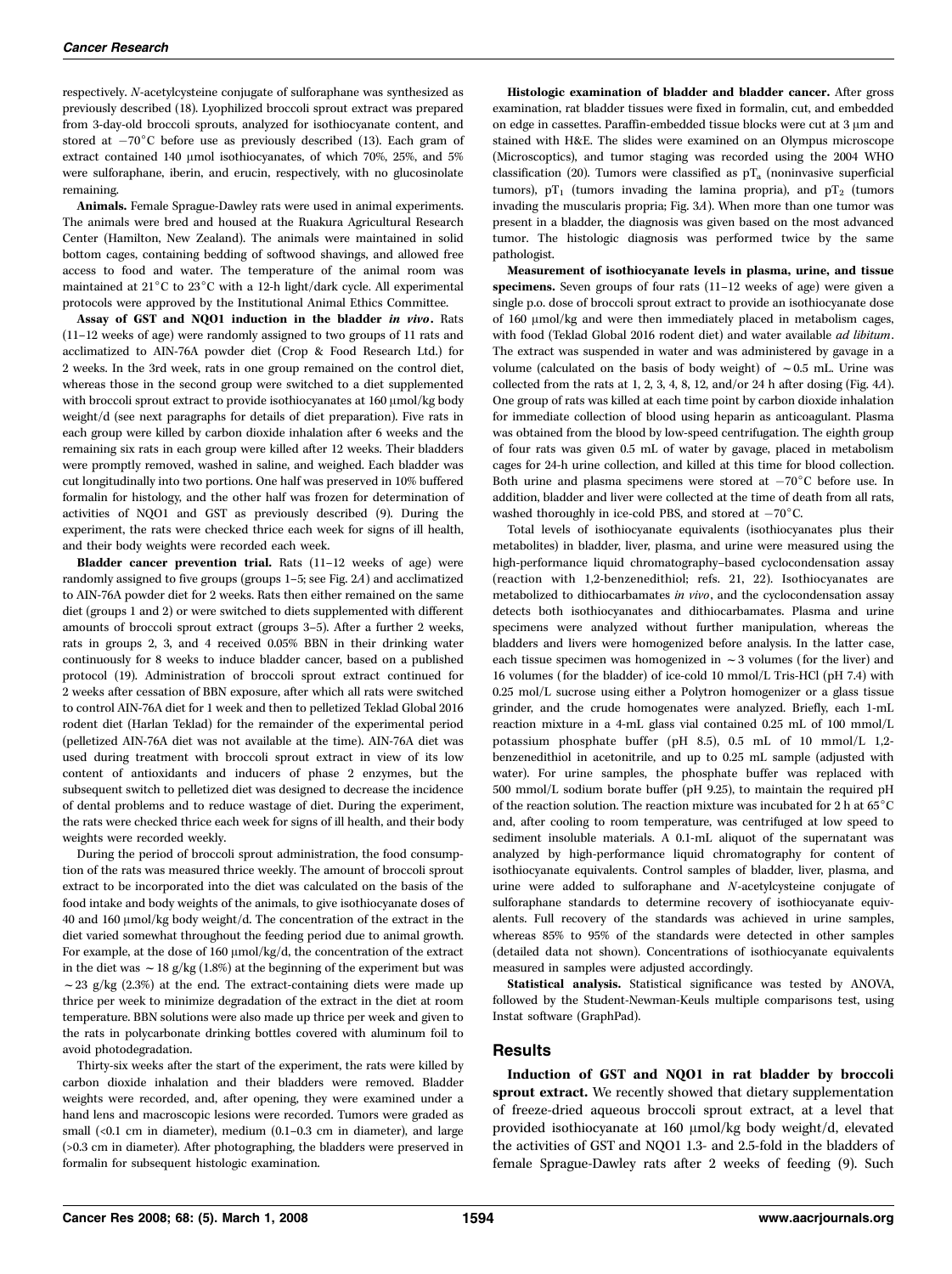

Figure 1. Effect of dietary broccoli sprout extract on phase 2 enzymes, body weight, and bladder weight in rats in vivo. Adult female Sprague-Dawley rats were fed a control diet (black columns) or a diet containing broccoli sprout extract at an isothiocyanate dose of 160  $\mu$ mol/kg body weight/d (orange columns) for 6 and 12 wk, during which body weight was measured weekly. The animals were killed at the end of extract feeding, and each bladder was cut longitudinally into two equal portions. One half of each bladder was homogenized and measured for specific activity of GST and NQO1, whereas the other half was fixed, sectioned, and stained with H&E for histologic examination. A, specific enzyme activity. B, body weight gain. C, relative bladder weight. Columns, mean ( $n = 5$  or 6); bars, SD. D1 to D3, microscopic views at increasing magnification of a representative bladder of a control rat. E1 to E3, microscopic views at increasing magnification of a representative bladder of an extract-treated rat. \*, significantly different from the corresponding control value ( $P < 0.001$ ).

enzyme induction was not associated with any indication of toxicity to the urinary bladder. However, it was not clear if a longerterm treatment with broccoli sprout extract would alter enzyme induction or if it would cause toxic effects. This was an important issue, because it was necessary to feed the rats with broccoli sprout extract for a longer time in the cancer prevention trial as described

in this report. Thus, groups of five to six adult female Sprague-Dawley rats were fed with either the control diet or the diet supplemented with broccoli sprout extract at 160 µmol isothiocyanate/kg body weight/d. The activities of GST and NQO1 in the bladder of rats treated with broccoli sprout extract were elevated 1.8- and 3.4-fold at 6 weeks and 1.6- and 2.7-fold at 12 weeks, respectively (Fig. 1A). These values not only show significant induction of the enzymes in the bladder but also are higher than those obtained from rats treated with the same dose of extract for 2 weeks as mentioned above. This indicates that induction of GST and NQO1 in the bladder is sustained under prolonged treatment with broccoli sprout extract.

The animals appeared healthy and their behavior was normal during the experiment, but the body weight gains of the extract-fed rats were 7.9% and 15.6% lower than that of the control animals at 6 and 12 weeks, respectively (Fig. 1B). Moreover, there was a timedependent increase of 7.4% and 43.1% in relative bladder weight in extract-fed rats (Fig. 1C), although no histologic abnormalities were detected in the bladders of control and extract-fed rats (Fig.  $1D$  and  $E$ ). The reason for these changes remains unknown, but the changes were reversible. No increase in bladder weight and only a 6% decrease in body weight (not statistically significant) were seen 24 weeks after the removal of the extract from the diet (Fig.  $2B$  and C).

Inhibition of bladder carcinogenesis by broccoli sprout extract. Having shown that feeding rats continuously with broccoli sprout extract in the diet at the isothiocyanate dose of  $160 \mu$ mol/kg body weight/d leads to significant and sustained induction of GST and NQO1 in the bladder, we next asked if dietary broccoli sprout extract would inhibit bladder carcinogenesis. The extract was evaluated in a BBN-induced rat bladder cancer model, and the dosing schedules are shown in Fig. 2A. Briefly, rats were randomly assigned to five groups (24 rats per group), consisting of a control group (group 1), a BBN group (group 2), two groups of combination treatment with BBN and broccoli sprout extract (groups 3 and 4), and one group of broccoli sprout extract alone (group 5). Rats in the control group did not receive any specific treatment during the entire experimental period. For induction of bladder cancer, BBN was administered to rats in their drinking water for 8 weeks beginning in the 3rd week. Broccoli sprout extract was added to the diet during the first 12 weeks at dose levels that provided 40 and 160 µmol isothiocyanate/kg body weight/d. The low dose of extract was included to permit assessment of dose-response. Only the high dose of extract (160  $\mu$ mol/kg/d) was evaluated for potential adverse effects. All rats were switched to regular diets and water after completion of treatment with BBN and broccoli sprout extract and were killed 24 weeks thereafter. Three rats had to be removed before the experiment was terminated, including a rat in group 1 with severe and intractable dental malocclusion, a rat in group 3 with renal failure (marked calcification at the level of the corticomedullary junction, tubular dilation and loss within the cortex, and areas of fibrosis), and a rat in group 5 with severe respiratory distress, associated with acute pulmonary congestion and edema of unknown etiology.

The average body weight gain of rats in groups 2 to 5 over the experimental period was slightly lower than that in group 1, but the difference was not statistically significant (Fig. 2B). The increases in bladder weight in groups 2 to 4 seem to reflect tumor burden (Fig. 2C). The average bladder weight after adjustment by body weight (mg bladder weight per 100 g body weight) was identical between group 1 and group 5, indicating that the acute bladder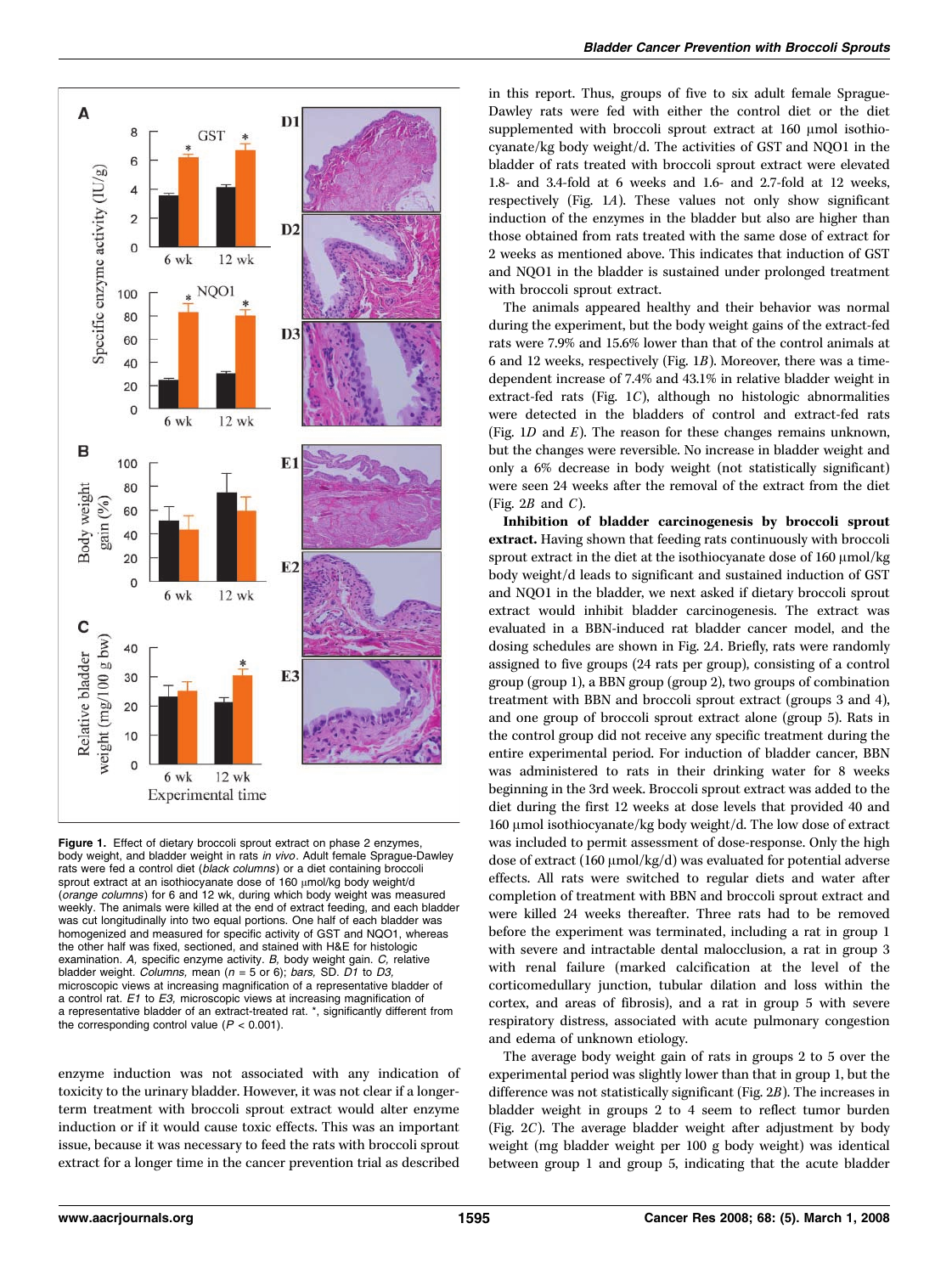

Figure 2. Effect of broccoli sprout extract on bladder carcinogenesis in rats. A, adult female Sprague-Dawley rats were treated with BBN and/or broccoli sprout extract (BSE) or vehicle. Body weights were recorded weekly during the experimental period, and all rats were killed 36 wk after the experiment was started. Bladder was removed from each rat, weighed, opened, examined under a hand lens for macroscopic lesions, and the size of each tumor was measured with a ruler.<br>*B,* initial (white columns) and final (black columns) body weig significant. C, relative bladder weights (mg per 100 g body weight). Columns, mean ( $n = 23$  or 24); bars, SE. Values marked with different alphabetical letters are significantly different at  $P < 0.01$ . D, bladder cancer incidence, multiplicities, and size.

weight increase due to extract feeding observed in the short-term experiment (Fig. 1C) was completely reversible.

There was no evidence of bladder cancer in rats in either group 1 (control) or in group 5 (extract only), and no histologic abnormalities were detected in bladders chosen randomly from these groups. In contrast, 4.2% and 95.8% of rats in the BBN group (group 2) developed dysplasia and carcinoma in the bladder, respectively (Figs. 2D and 3B), and the average cancer multiplicity was 1.96 (Fig. 2D). The majority of the bladders (70.8%) presented with noninvasive cancer ( $pT_a$ ), whereas 16.7% and 8.3% of the bladders bore cancers invading either the lamina propria  $(pT_1)$  or the muscularis propria ( $pT_2$ ), respectively (Fig. 3B). Feeding broccoli sprout extract to rats resulted in marked and dose-dependent inhibition of bladder tumorigenesis. Cancer incidence and multiplicity were 37.5% (60.9% inhibition) and 0.46 (76.5% inhibition) in group 4 (BBN plus the high dose extract) and 73.9% (22.9% inhibition) and 1.39 (29.1% inhibition) in group 3 (BBN plus the low-dose extracts; Fig. 2D). Moreover, there was a marked and dose-dependent decrease in tumor size and cancer progression in extract-treated rats (Figs. 2D and 3B). These results clearly show that dietary consumption of broccoli sprout extract is highly effective in inhibiting BBN-induced bladder cancer development in these animals.

Isothiocyanates are selectively delivered to the bladder epithelium after p.o. dosing of broccoli sprout extract. Our previous studies have shown that isothiocyanates, sulforaphane in particular, are the principal if not the only cancer chemopreventive

agents in broccoli sprout extract (see Introduction). Broccoli sprout isothiocyanates and other isothiocyanates are mainly metabolized through the mercapturic acid pathway in vivo. An initial conjugation of isothiocyanate with glutathione gives rise to the corresponding conjugates, which are further metabolized to form sequentially the cysteinylglycine, cysteine, and N-acetylcysteine conjugates, which are excreted in urine (23, 24). The conjugates, which are collectively known as dithiocarbamates, can dissociate to free isothiocyanates (25) and therefore act as isothiocyanate carriers. The cyclocondensation assay, which we had previously developed for measuring the total amount of both isothiocyanates and their conjugates (dithiocarbamates; ref. 21), was used to measure isothiocyanate equivalents in bladder, liver, plasma, and urine after a single p.o. dose of broccoli sprout extract. Seven groups of four rats were dosed by gavage with broccoli sprout extract at an isothiocyanate dose of  $160 \mu \text{mol/kg}$  and sacrificed at 1, 2, 3, 4, 8, 12, and 24 h for collection of bladder, blood, and liver. Urine was collected from each rat at these time points until the animals were killed (Fig. 4A). An eighth group of four rats was used as control and was given vehicle (water) by gavage, and 24-h urine was collected from each animal in addition to blood and organ collection after 24 h (Fig. 4A).

Low levels of isothiocyanate equivalents were present in the plasma (0.14  $\pm$  0.07  $\mu$ mol/L) and urine (14  $\pm$  9  $\mu$ mol/L) of rats in the control group (Fig. 4B), likely resulting from the presence of a small amount of isothiocyanates in the diet. Oral administration of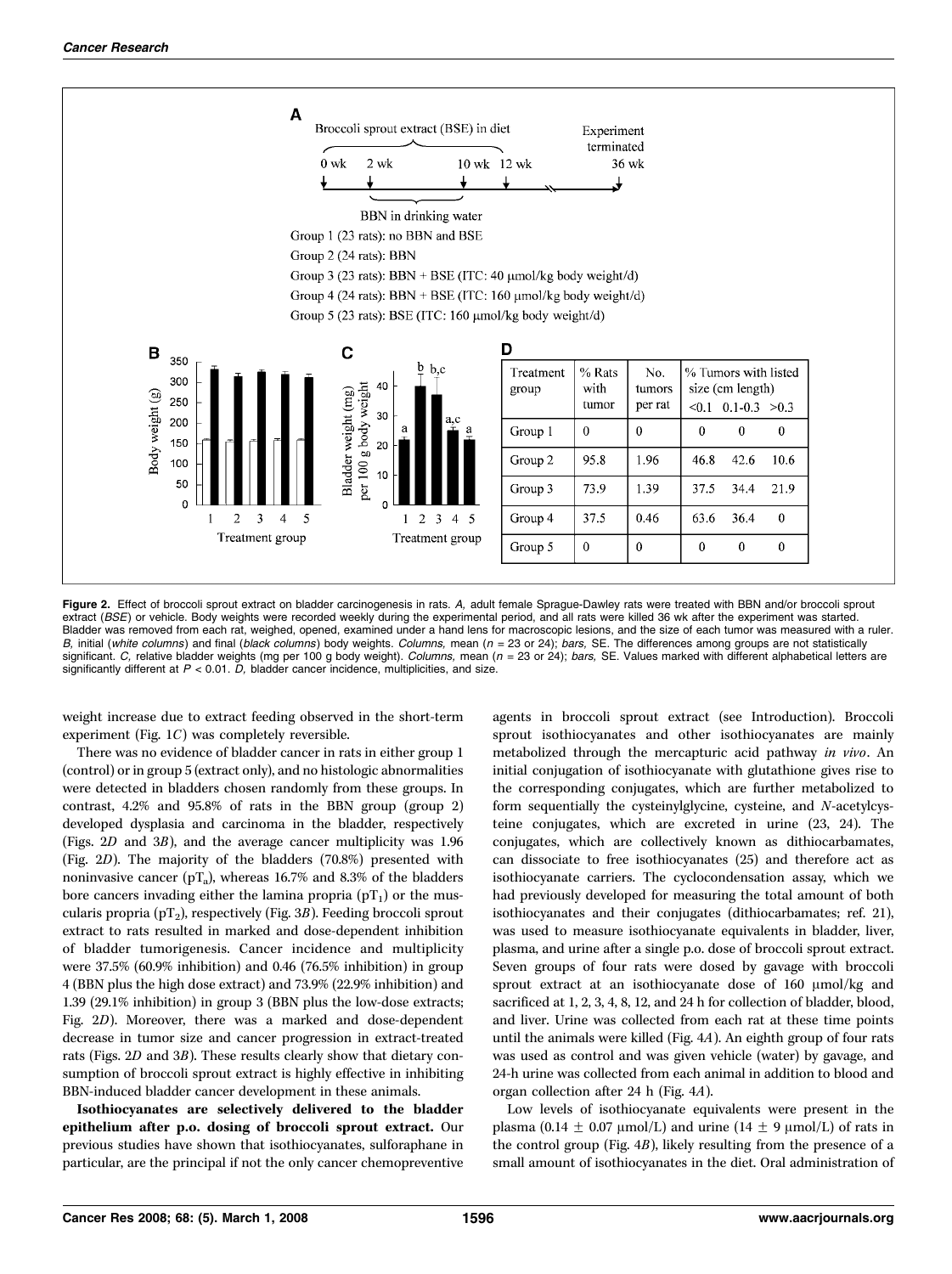broccoli sprout extract, however, led to a rapid increase in the levels of isothiocyanate equivalents in both plasma and urine. The isothiocyanates were absorbed rapidly; plasma concentrations of isothiocyanate equivalents were highest at 1 h after dosing  $(16.3 \pm 0.4 \mu mol/L)$  and declined thereafter with first-order kinetics (half-life of 8.4 h). Urinary concentrations of isothiocyanate equivalents reached their peak 4 h after dosing  $(6.7 \pm 0.8 \text{ mmol/L})$ and declined thereafter with first-order kinetics (half-life of 10.7 h). The cumulative urinary excretion of isothiocyanate equivalents was almost linear within 12 h after dosing, and 70.3  $\pm$  4.4% of the isothiocyanate dose was recovered during this period (Fig. 4C). Only 3.4% of the dose was excreted in the urine in the next 12 h (from 12 to 24 h after dosing), indicating that urinary excretion of isothiocyanates is largely completed within 12 h after dosing. The most remarkable finding, however, was that urinary concentrations of isothiocyanate equivalents were 2 to 3 orders of magnitude higher than those in plasma. This indicates that the bladder epithelium, which is directly exposed to urine, was exposed to isothiocyanates and dithiocarbamates at profoundly higher concentrations than other organs when the animals were fed with broccoli sprout extract.

Levels of total isothiocyanate equivalents in both bladder and liver tissues were highest at 1 h after dosing, reaching 142.8 and 39.7 pmol/mg tissue, respectively, and decreased thereafter (Fig. 4D). Total isothiocyanate equivalent levels in the bladder were 2.7 to 3.6 times higher than in the liver at 1 to 12 h after dosing and 19.7 times higher than in the liver at 24 h (Fig. 4D). Notably, the relatively modest higher levels of isothiocyanate



**Figure 3.** A, morphology of stage of BBN-induced bladder carcinogenesis in rats and the blocking effect of broccoli sprout extract on bladder carcinogenesis.<br>Treatment detail of female Sprague-Dawley rats with BBN and/or The macroscopic images were taken after opening and extending the bladders. The microscopic images were obtained after H&E staining of sections of paraffin-embedded bladder tissues. B,  $pT_a$ ,  $pT_1$ , and  $pT_2$  refer to tumors that are noninvasive (superficial tumors); invade the lamina propria; and invade the muscularis propria, respectively. \*, no histologic abnormalities were detected in bladders chosen randomly from these groups. ITC, isothiocyanate.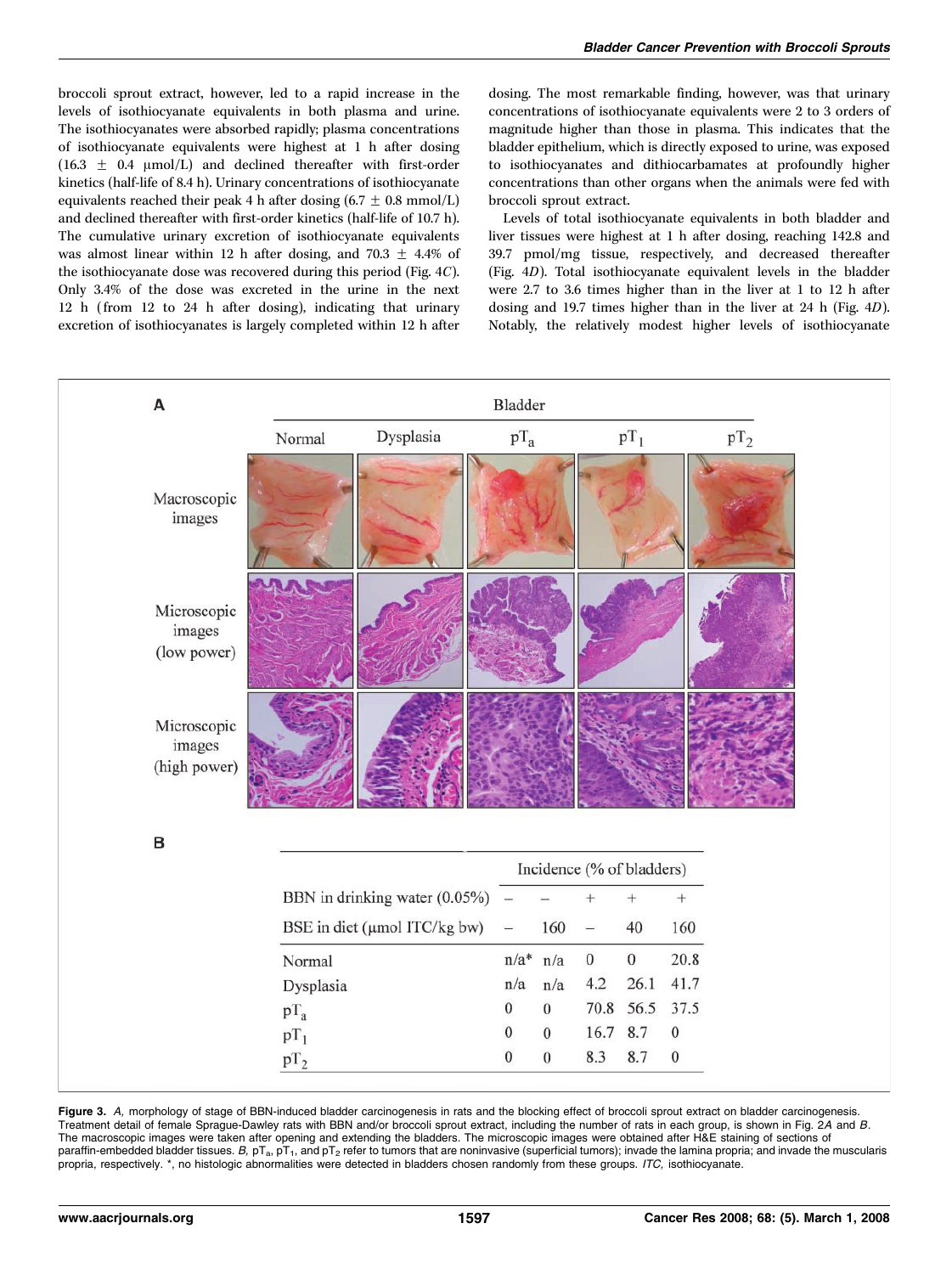

Figure 4. Pharmacokinetics of broccoli sprout isothiocyanate in rats. A, eight groups of adult female Sprague-Dawley rats were given a single p.o. dose of vehicle or broccoli sprout extract at an isothiocyanate level of 160 µmol isothiocyanate/kg and then individually housed in a metabolism cage for urine and blood collection at 1, 2, 3, 4, 8, 12, or 24 h after dosing. Rats were killed at various time intervals for blood collection. Total isothiocyanate equivalents in bladder, liver, plasma, and urine samples were measured with the cyclocondensation assay (see Materials and Methods). B, the urinary and plasma concentrations of isothiocyanate equivalents were plotted against time. C, cumulative urinary excretion of isothiocyanate equivalents was calculated. D, tissue levels of isothiocyanate equivalents in the bladder and liver were also plotted against time. Points, mean ( $n \ge 4$ ); bars, SE.

equivalents in the bladder compared with those in the liver contrast sharply to the dramatically higher concentrations of isothiocyanate equivalents in the urine compared with those in the plasma. However, considering that the bladder epithelium probably comprises <1% of the total bladder weight but is directly exposed to isothiocyanate in urine, the isothiocyanate levels measured in the entire bladder may not fully reflect the levels in the epithelium. It is likely that the levels of isothiocyanate equivalents in the epithelium are markedly higher than those in other areas of the bladder. In view of the fact that bladder cancer occurs almost exclusively in the epithelium, the present finding is significant in that, after ingestion, broccoli sprout isothiocyanates are selectively delivered to the bladder target tissue through urinary excretion.

## **Discussion**

BBN is a well known and widely used experimental bladder carcinogen. The dosing regimen used in the present study (0.05% BBN in drinking water for 8 weeks) was highly effective in inducing bladder cancer in the animals (Figs. 2 and 3). Whereas no rats in the control group developed bladder cancer, 23 of 24 BBN-treated rats (95.8%) had bladder cancer 26 weeks after BBN treatment, and the remaining rat (4.2%) had dysplasia in the bladder. The majority of the rats (70.8%) had bladder cancer localized within the epithelium ( $pT_a$ ), whereas 16.7% and 8.3% rats presented with submucosal  $(pT_1)$  and muscular  $(pT_2)$ invasion. The superficial nature of the majority of bladder cancers in these rats closely resembles that of human bladder cancer as 70% to 80% of bladder cancers in humans are  $pT_a$  and  $pT_1$  (26). Feeding rats with broccoli sprout extract in the diet at isothiocyanate doses of 40 and 160  $\mu$ mol/kg body weight/d for 12 weeks, starting 2 weeks before carcinogen exposure, caused significant and dose-dependent inhibition of bladder cancer development, including lower cancer incidence and multiplicity, smaller tumor size, and reduced cancer invasiveness (Figs. 2D and 3B). Broccoli sprout extract alone was not carcinogenic to the bladder. These findings show for the first time that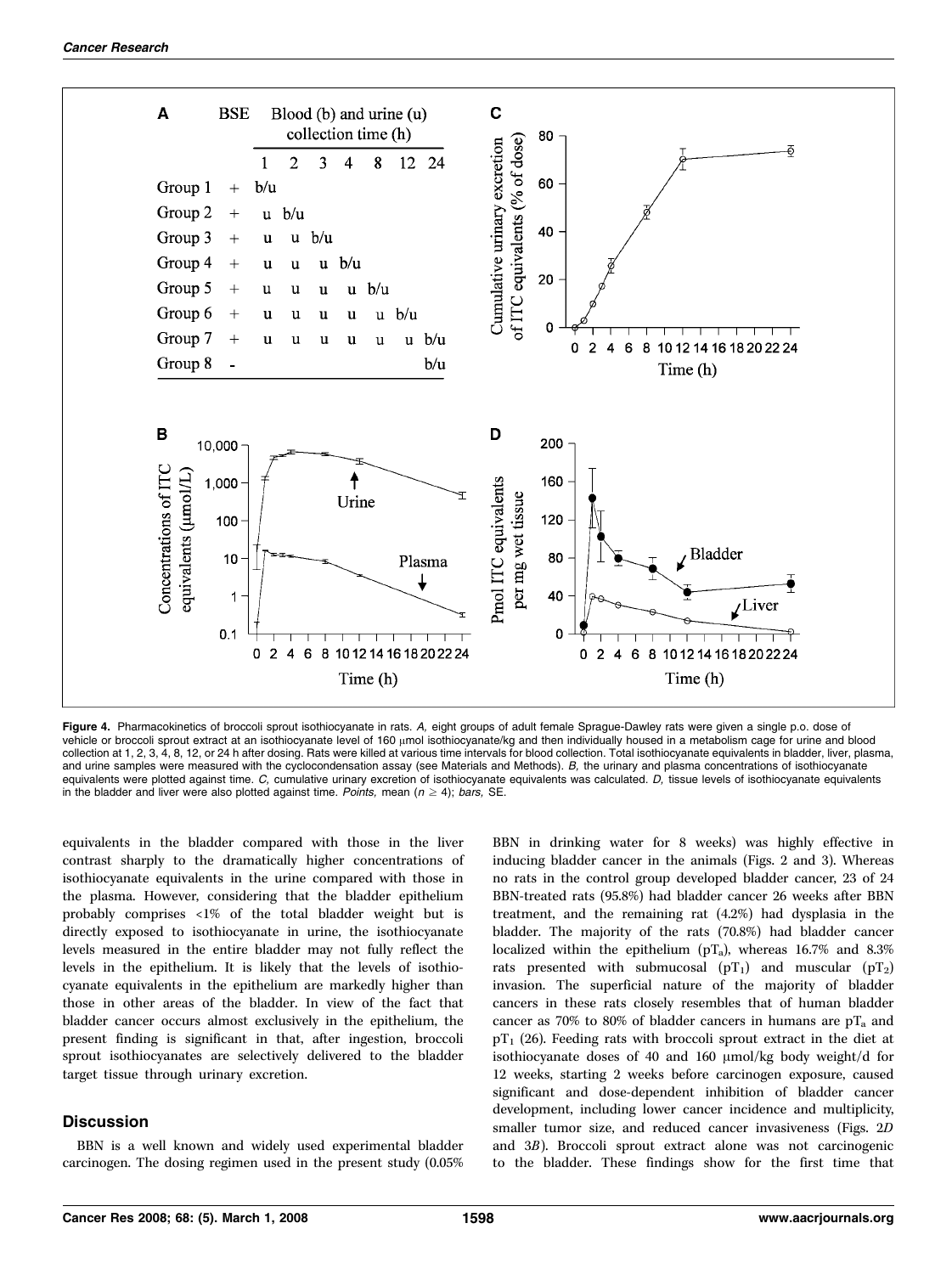broccoli sprout extract strongly inhibits carcinogenesis in the bladder. The results are consistent with epidemiologic studies showing that increased consumption of broccoli and other cruciferous vegetables is associated with reduced bladder cancer risk (7, 8, 10).

The exact mechanism by which broccoli sprout extract inhibits BBN-induced bladder carcinogenesis is unknown at the present time. Our study showed that feeding rats with the extract in the diet at an isothiocyanate dose of  $160 \mu \text{mol/kg/d}$ for 6 and 12 weeks resulted in significant and sustained induction of both GST and NQO1. Both enzymes protect cells against carcinogens and have previously been reported to play an important role in bladder cancer prevention in humans (1–4). We previously showed that broccoli sprout extract giving an isothiocyanate dose of 40  $\mu$ mol/kg body weight/d in the diet induced GST and NQO1 in the rat bladder, but the degree of enzyme induction was lower than that caused by the higher dose of extract used in this study (9). Thus, induction of both enzymes by the extract in the bladder seems to correlate with inhibition of bladder carcinogenesis, suggesting that induction of these enzymes may play a role and/or act as a reliable biomarker in the inhibition of bladder carcinogenesis by broccoli sprout extract. Broccoli sprout extract and sulforaphane have also been shown to induce apoptosis and cell cycle arrest in cultured bladder cancer cells (13, 27, 28), and were also shown to inhibit angiogenesis and cancer metastasis in nonbladder systems (29–32). Whether any of these mechanisms contribute significantly to the chemopreventive effect of broccoli sprout extract in the present model is uncertain, because the extract was administered only in the initiation phase. In light of the multiple anticancer mechanisms possessed by broccoli sprout extract and sulforaphane, it will be interesting to determine if the extract inhibits bladder cancer development when given in the postinitiation phase. It is of note that both broccoli sprout extract and sulforaphane were previously shown to inhibit tumorigenesis when given in the postinitiation phase and inhibited the growth of tumor xenograft in several nonbladder cancer models (33–36).

We have shown that 70.3% and 4.3% of the isothiocyanate dose were excreted in the urine in the first and second 12 h, respectively. Our recent study in rats showed that  $\sim$  75% of the isothiocyanate contained in a single p.o. dose of broccoli sprout extract was excreted in the urine within 24 h after dosing and only 1% of the dose was excreted in the second 24 h time period (9). These results indicate that urinary excretion of isothiocyanate equivalents is largely completed within 12 h after dosing. In the present study, we measured the total levels of isothiocyanate and its dithiocarbamate metabolites and expressed the results as isothiocyanate equivalents. Previous studies in both rats and humans have indicated that broccoli sprout isothiocyanates are present in several chemical forms in both blood and urine, including free isothiocyanates and their metabolites formed in the mercapturic acid pathway (mainly cysteine conjugate in blood, and N-acetylcysteine and cysteine conjugates in urine; refs. 23, 24, 37). As mentioned before, these conjugates act as carriers of isothiocyanates and are similar to the cognate isothiocyanates in biological activity. Perhaps the most striking finding in the present study was that urinary concentrations of isothiocyanate equivalents were 2 to 3 orders of magnitude higher than those in the plasma within 24 h after dosing.

Isothiocyanate levels in the bladder were 2.7- to 19.7-fold higher than that in the liver when compared at the same tissue weight. The actual isothiocyanate levels in bladder epithelium (the target tissue) may be much higher than that measured in the whole bladder tissue, because the bladder epithelium most likely comprises <1% of the whole bladder weight and the epithelium is directly exposed to isothiocyanate in urine. In the light of these findings and considerations, we conclude that p.o. dosed broccoli sprout isothiocyanates are selectively delivered to the bladder tissue through urinary excretion. Given that nearly all bladder cancers occur in the epithelium, isothiocyanate-enriched broccoli sprout extract and other cruciferous vegetables rich in isothiocyanates may be particularly useful for prevention of bladder cancer.

The average 24-h urinary concentrations of isothiocyanate equivalents in rats dosed with broccoli sprout isothiocyanates at 40 and 160  $\mu$ mol/kg were ~0.32 and 2.1 mmol/L in our previous study (9). The present data show that urinary concentrations are as high as 6.7 mmol/L at shorter time intervals after dosing rats with the isothiocyanates at 160  $\mu$ mol/kg (Fig. 4B). These concentrations are tens- to hundreds-fold higher than that required for isothiocyanates and their dithiocarbamates metabolites to exert chemopreventive activity in cultured bladder cells, as shown in our previous studies (13, 18, 27). It remains to be determined if lower urinary concentrations of isothiocyanate equivalents in vivo are effective for bladder cancer prevention. Interestingly, the daily intake of total isothiocyanate in humans through consumption of cruciferous vegetables is estimated to be 10 to 100  $\mu$ mol per person (38-40), equivalent to 0.14 to  $1.43 \, \mu \text{mol/kg}$  for a 70-kg individual. This range is markedly lower than the doses given to the animals in the present study. Because epidemiologic studies have shown that dietary isothiocyanates and cruciferous vegetable intake are inversely associated with bladder cancer risk in humans (see Introduction), it is possible that isothiocyanate doses much lower than those given to the rats in the present study may be adequate for bladder cancer prevention.

In conclusion, dietary broccoli sprout isothiocyanate extract is highly effective in inhibiting bladder carcinogenesis in rats. Inhibition of bladder carcinogenesis by the extract is associated with induction of GST and NQO1 in the bladder, which is significant because deficiency of either of these enzymes was previously reported to increase bladder cancer risk in humans. Moreover, the active ingredients in broccoli sprout extract, namely isothiocyanates, are selectively delivered to bladder epithelium (the site of bladder cancer development) through urinary excretion.

## Acknowledgments

Received 8/23/2007; revised 11/12/2007; accepted 12/18/2007.

Conflict of interest: Dr. Jed W. Fahey is a founder of Brassica Protection Products, LLC (BPP), a company that sells broccoli sprouts. He is an unpaid consultant to BPP, and he, as well as Johns Hopkins University, owns stock in BPP, which is subject to certain restrictions under University policy. The terms of this arrangement are being managed by Johns Hopkins University in accordance with its conflict of interest policies. Neither the preparation of broccoli sprout extract used in the present study nor the study itself involved BPP.

Grant support: Vital Vegetables Research Program of Australia and New Zealand (funded by Horticulture Australia, Ltd., and New Zealand Foundation for Research Science and Technology), National Cancer Institute grants CA80962 and CA100623, and Roswell Park Alliance Foundation of the United States.

The costs of publication of this article were defrayed in part by the payment of page charges. This article must therefore be hereby marked advertisement in accordance with 18 U.S.C. Section 1734 solely to indicate the fact.